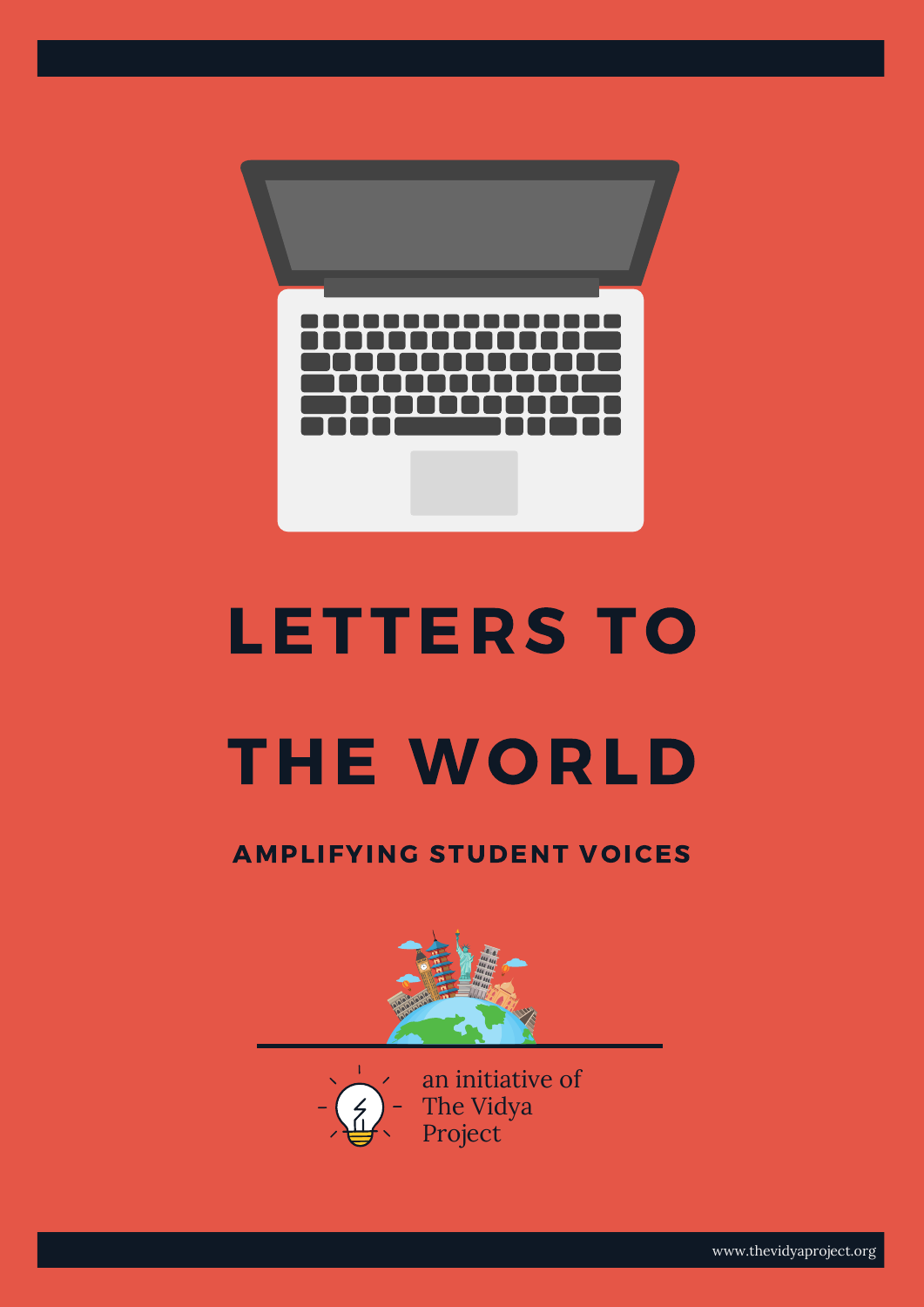Selected submissions will be published via national or local

media partners.

All student voices will be shared on our new digital platform:

www.ourletterstotheworld.org

# SHARE YOUR STORY

Creating the world of the future begins with amplifying your voice.

We often hear about academic and community challenges from parents,

school administrators, and educators.

The world needs to hear your perspective.

This letter is about you. Think of this as your "journal to the universe." Share your experiences in your school, your community, and your world.

Your first-hand stories matter. Your shared experiences have the power to change how your school might operate and how local community or education policies in the future are developed.

Please share your Letter to the World.

# If you want to

# change the world,

pick up your pen & write.

MARTIN LUTHER

o u rl e tt e r s t o t h e w o rl d . o r g

t h e v i d y a p r o j e c t o r g @ gma i l . c om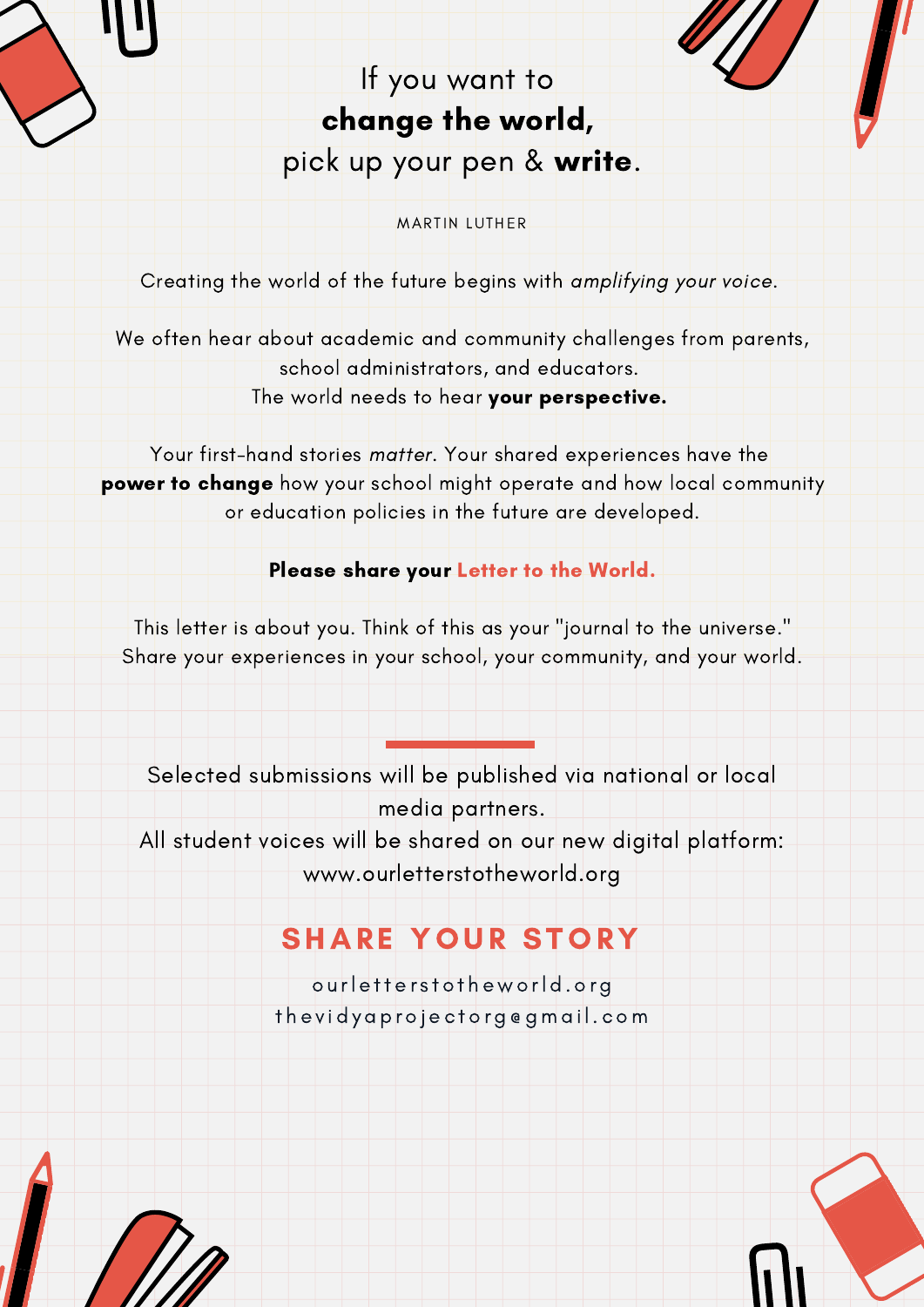

Letters to the World can be submitted in any format of expression (i.e. letter, poem, live reading, video, etc). Kindly select one of the below prompts to help guide your work.

### **EDUCATION**

- What kind of education system do you think is best?
- When has a teacher inspired you?
- If you could change one thing about your school, what would it be? Why?

### family

- What family traditions do you want to carry on as you get older?
- What events have brought you and your family closer together?
- What have you and your family accomplished together?
- What role has music played in your culture and life?

## HUMAN RIGHTS

- What does treating people fairly and humanely look like to you?
- Which social justice issues are important to you?
- What does equality mean to you?  $\bullet$
- What is the greatest challenge your generation faces? Why?

## PERSONAL

- How have you dealt with a challenge you faced? What was the outcome?
- What advice would you give your younger self?  $\bullet$
- What personal achievements make you proud?  $\bullet$
- What's the best advice you've received?  $\bullet$
- Who inspires you?

## **COMMUNITY**

- What is special about your hometown?
- How much does your neighborhood define who you are?
- What is one thing you would like to do to improve your local community?
- How would you accomplish this goal?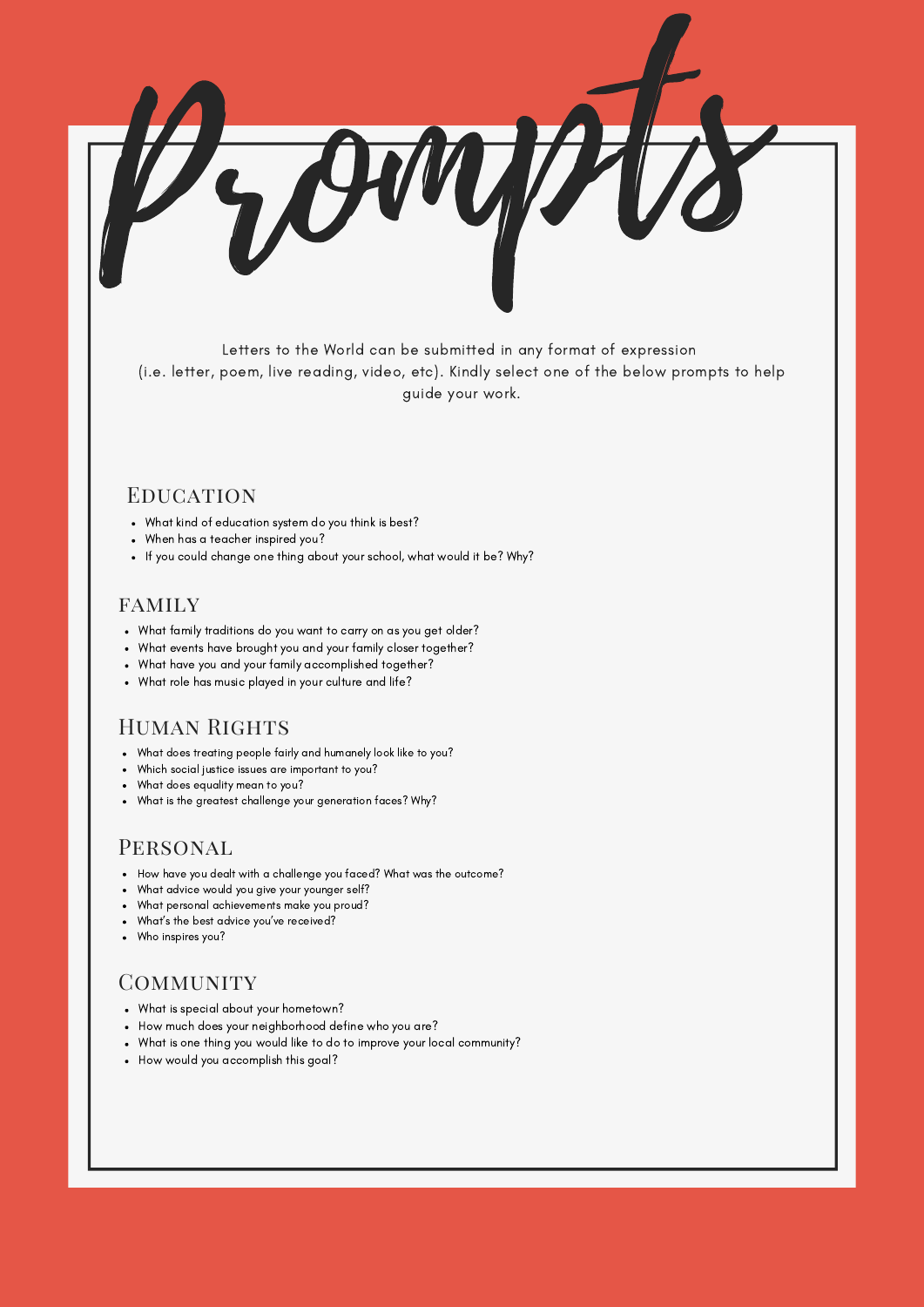Submissions will be reviewed by local thought leaders and shared via

our website 3-4 days following receipt\*

# submission criteria

## HOW TO SHARE YOUR LETTER TO THE WORLD

Letters can take any form that best represents your voice (poetry, essay, freestyle, video, or illustration). Written content must be 500 words or less & video content must be no longer than 5 minutes.

You can answer any one or more of the suggested prompts or

Record a 30 second selfie video introducing yourself, where you are from, age and complete the sentence: my voice matters because \_\_\_\_\_\_\_ (if video not feasible, photo is

choose your own related topic

accepted)

Submit your files via thevidyaprojectorg@gmail.com OR

www.ourletterstotheworld.org/submit

# **T h a n k Y o u**

your voice matters

\*submissions will only be shared on public platforms with written student consent

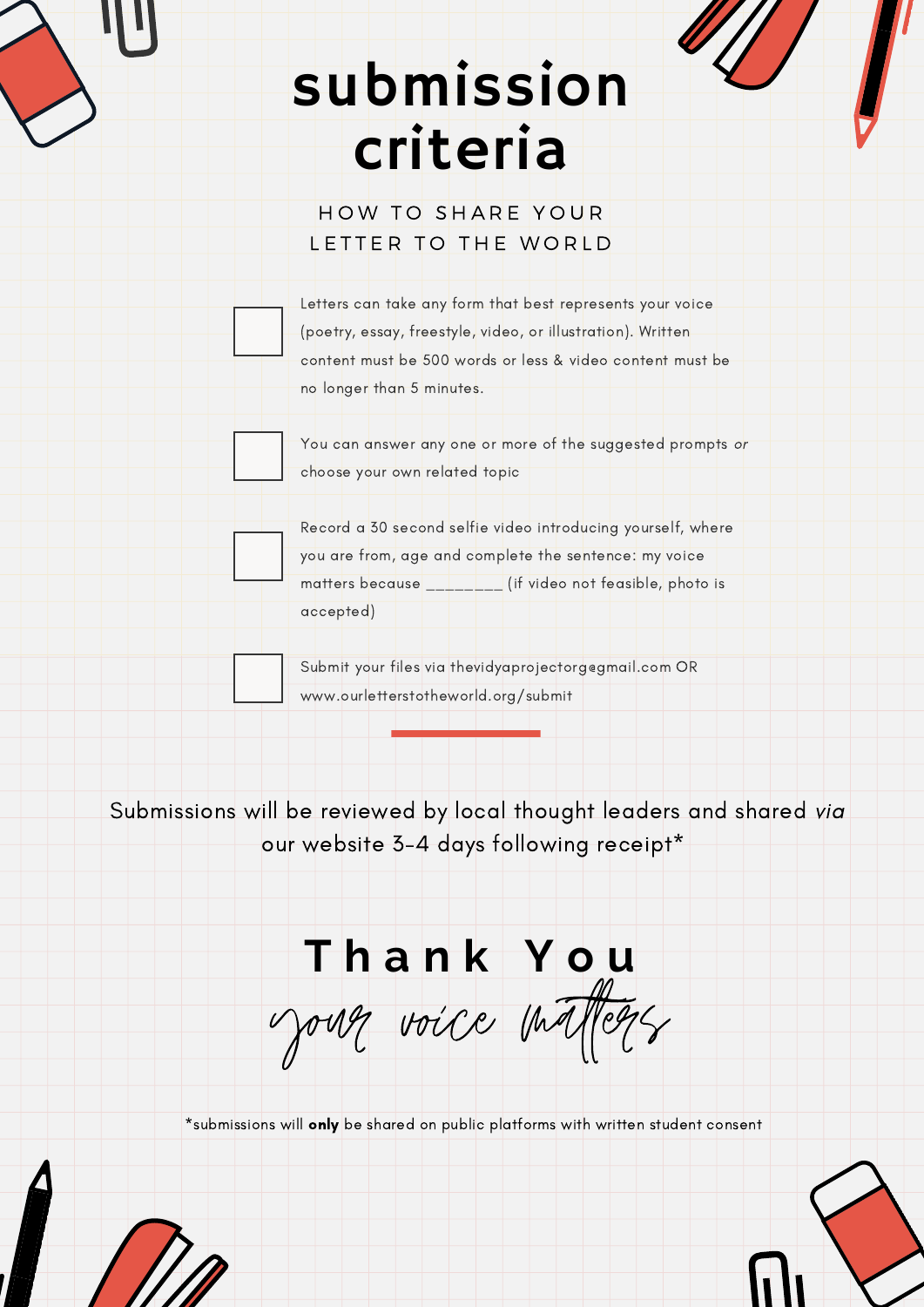

# FACILITATOR GUIDE

let  $\epsilon$  to the world,

This initiative is designed to be free-spirited, full of creativity, and thought-provoking.

We have included the following *optional* activities to help guide the brainstorming process if the writer or facilitator prefers structure around this exercise.

It is our hope that every writer shares their "letter to the world" with **heart & soul.**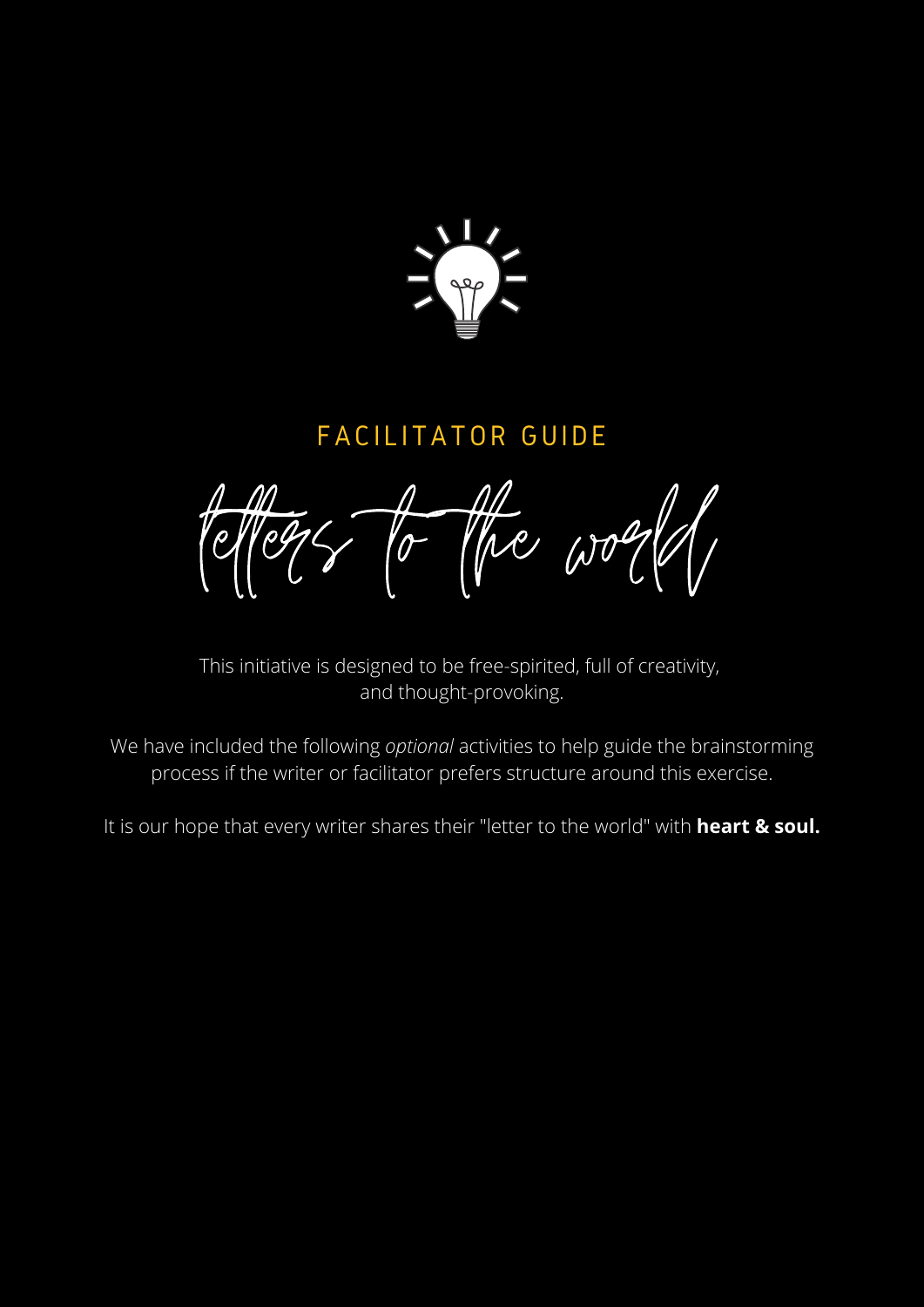#### **P A R T 1:**

- Students will become acquainted with what it means to storytell
- . Students will participate in self-reflective activities that prepare them to share their own story
- Students will learn the mechanics behind a story and apply it to their own

### **I n t roduc tio n : The A r t & Hi s tory of Storyt e lli n g**

- People have told stories for centuries -- they have been passed down from generation to generation. Have you ever heard a story at home? What kind of stories have you heard or read?
- . Stories allow us to learn more about the world
- . Stories can often teach and show us that very different people can share the same

life experiences

. We are ALL storytellers and each one of us has an unique story to share with each other and the world around us



# **FACILITATOR GUIDE**

produced by The Vidya Project

### **ACTIVITY ONE [OPTIONAL]**

**Materials Needed**: Identity Map (attached in the following page)

### **A c tivity # 1 ( 30 mi n ut e s )**

Today, you will be creating your own identity map -- Who are YOU? What makes you "YOU"? What do you want the world to know about yourself? You can fill it in with words, phrases, and pictures that you would use to describe yourselves. Think about your passions, politics and beliefs, dreams, ambitions, and future plans.

#### **R e fl e c tio n & D i s cus s io n :**

How did it feel to complete this exercise? What did you include in your identity map? Why did you choose to include that? What did you notice about the identity maps of your peers? What do you share in common? What were some differences that exist?



*\*\*Pl eas e not e the ident i t y map w o rkshe e t attached in the f oll o w ing page*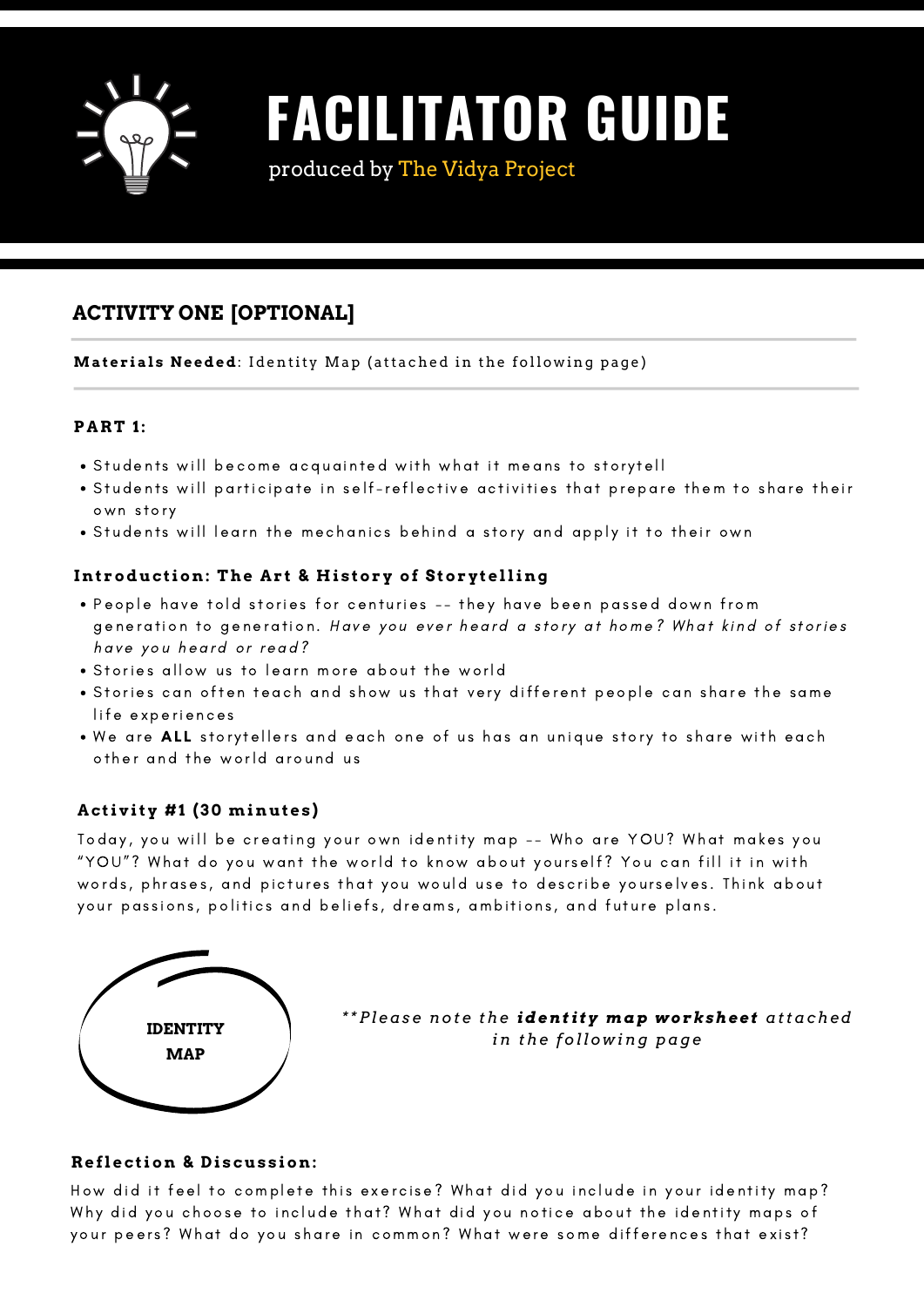

# **IDENTITY MAP** developing your **Letter to the World**

# **DIRECTIONS**

Fill this identity map with phrases, words, and pictures that you would use to describe yourself. You can be as creative as possible while crafting your identity map



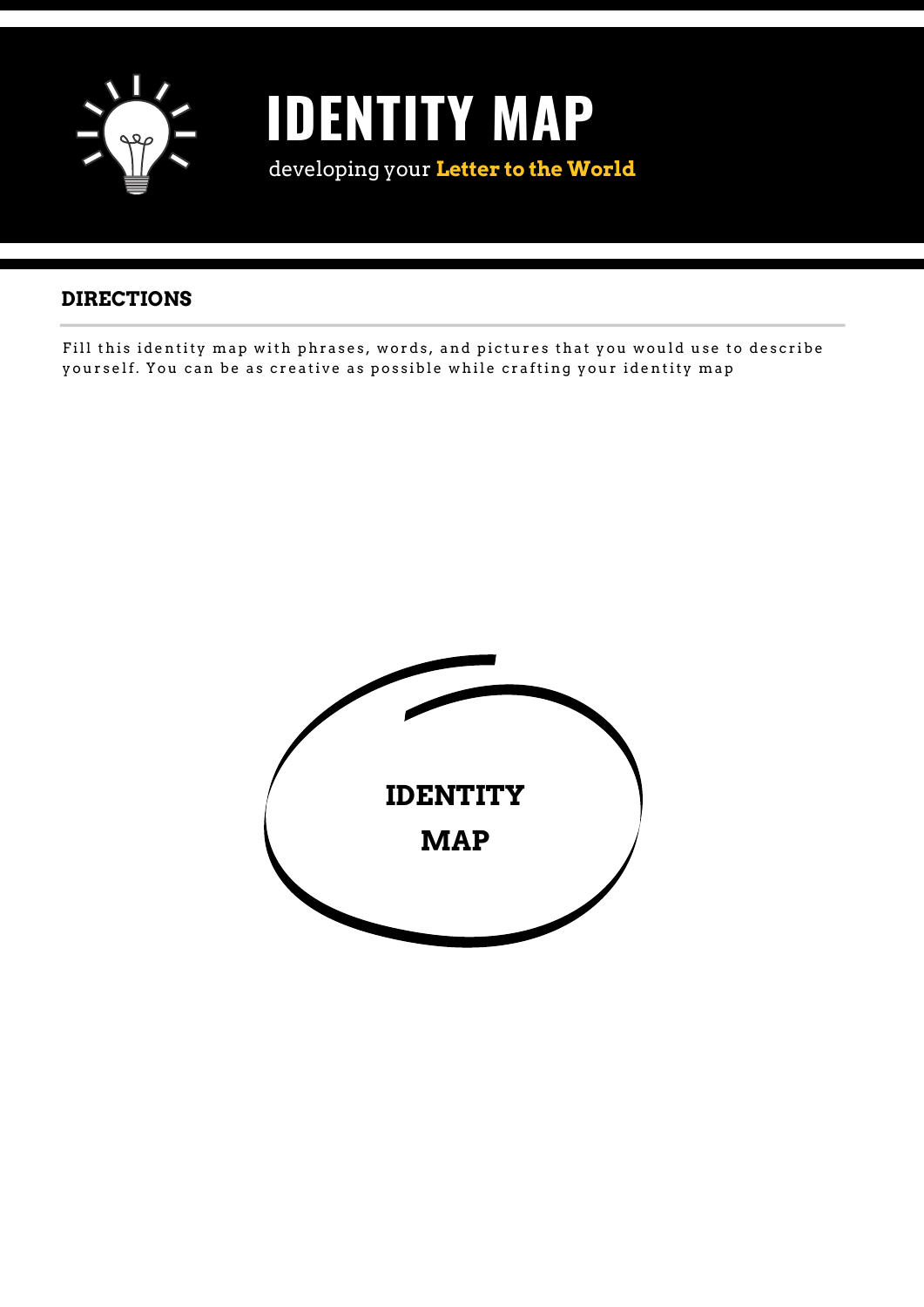### **R e fl e c tio n & D i s cus s io n :**

You just spent time reflecting on your *personal* identities and thinking about how you would answer the question: "Who am 1?" in order to be able to share more of yourself to the world around you. Now, think about your family, school, and community. These are groups and institutions that often shape you. Reflect on your relationship with each category. You may choose to use pictures and words to describe each. Please note the worksheet attached on the following page.

### **Wrap Up**

Think about how you will be leveraging all of the ideas you have brainstormed to write your own letter to the world. Review the following sample prompts & select one (or more if applicable) to help guide your letter.

- What do you feel you do not have control over?
- In which areas do you wish you had more support, either academically or personally?
- How do you practice gratitude?
- Share an act of kindness.

### **A dditio n al R e sour c e s & Sampl e Le tt e r s**

- https://themoth.org/education/stories \*\*\*The Moth was started to bring together for the purpose of sharing stories. [Storytellers [students] are sharing a truth from their lives]
- https://storycorps.org/stories/ellaraino-and-baki-annur/



### **ACTIVITY TWO [OPTIONAL]**



- What do you wish the world knew about you/your life/your community?
- If you could do anything to change the world, what would you do or change?
- What would make you happier right now?